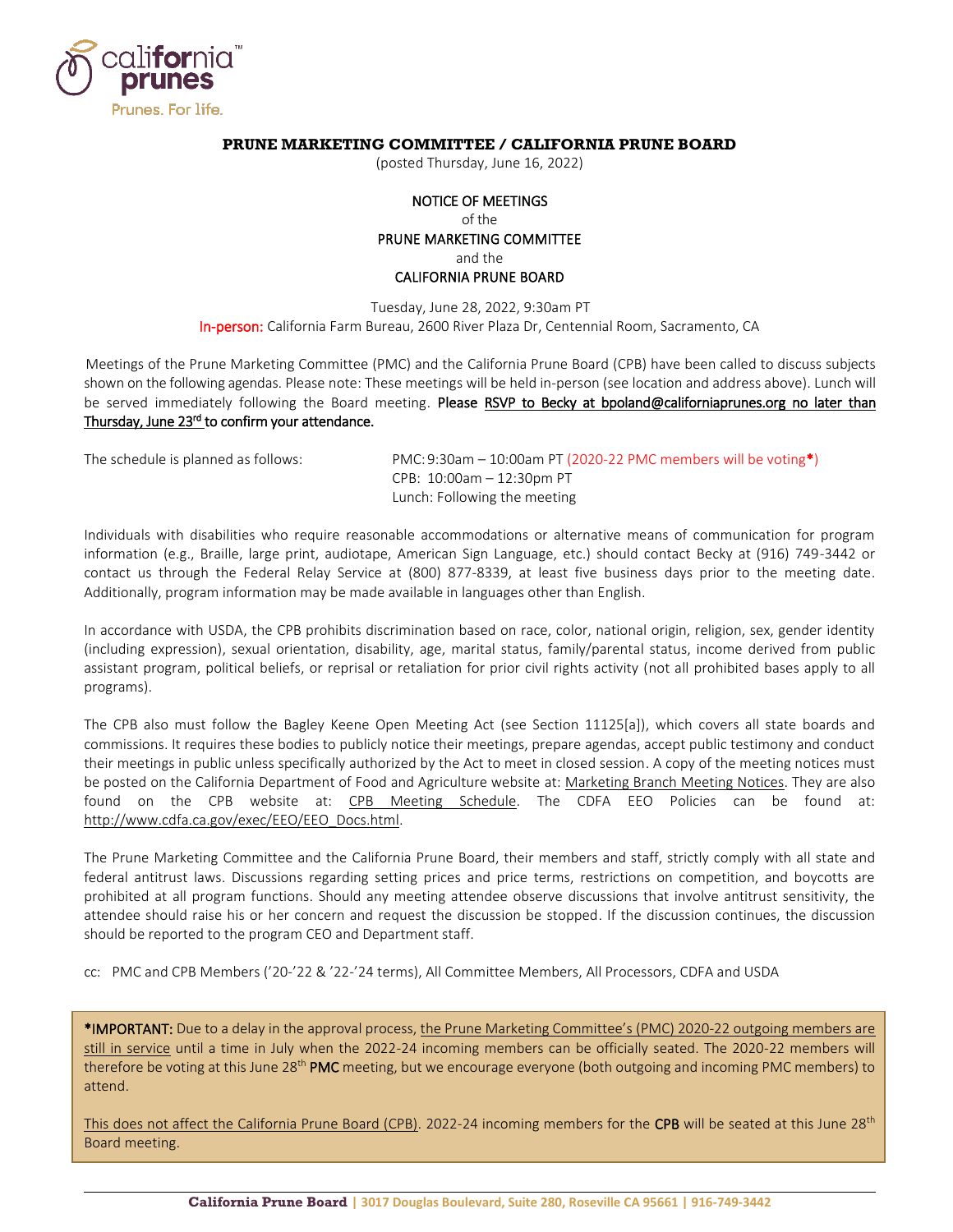#### AGENDA

# PRUNE MARKETING COMMITTEE

Tuesday, June 28, 2022, 9:30am PT

In-person: California Farm Bureau, 2600 River Plaza Dr, Centennial Room, Sacramento, CA

| (9:30am)  | 1. | <b>CALL TO ORDER</b>                                                                                                                                                                                                                                                                      | R. Singh                 |
|-----------|----|-------------------------------------------------------------------------------------------------------------------------------------------------------------------------------------------------------------------------------------------------------------------------------------------|--------------------------|
|           | 2. | RETENTION OF 2020-22 MEMBERS & ALTERNATES/ROLL CALL                                                                                                                                                                                                                                       | R. Singh/B. Poland       |
|           | 3. | RECOGNITION AND TIMING OF OUTGOING PMC MEMBERS: 2020-2022 TERM                                                                                                                                                                                                                            | R. Singh                 |
|           | 4. | PUBLIC / CHAIR COMMENTS                                                                                                                                                                                                                                                                   | R. Singh                 |
|           | 5. | ORGANIZATION OF COMMITTEE<br>Election of Principal Officers: Chair, Vice-Chair, Secretary and Treasurer (vote)<br>Declaration of Process for Selection of Committee Assignments                                                                                                           | D. Zea                   |
| (9:40am)  | 6. | APPROVAL OF MINUTES (consent)<br>Minutes - March to June 2022 (vote)                                                                                                                                                                                                                      | <b>Elected Chair</b>     |
| (9:45am)  | 7. | <b>ADMINISTRATIVE REPORT</b><br>2021/22 Budget Update                                                                                                                                                                                                                                     | J. Ruggles               |
| (9:50am)  | 8. | EXECUTIVE COMMITTEE RECOMMENDATIONS/REQUIRED APPROVALS<br>2022/23 Proposed Budget: (vote)<br>2022/23 Production Estimate<br>$\circ$<br>2022/23 Assessment Rate<br>$\circ$<br>Inter-item Transfer Authority (vote)<br>2022 PMC e-Compliance Plan, incl. Assessment Billing Schedule (vote) | J. Ruggles/Elected Chair |
|           | 9. | <b>OTHER BUSINESS</b><br>Changes to Nomination/Voting Process for 2024-26 election cycle                                                                                                                                                                                                  | D. Zea                   |
| (10:00am) |    | 10. ADJOURNMENT                                                                                                                                                                                                                                                                           | <b>Elected Chair</b>     |

Reminder: The next meeting of the Prune Marketing Committee will be scheduled in July 2022.

Each of the agenda items will include discussion and possible action by the PMC/CPB. The Prune Marketing Committee and the California Prune Board, their members and staff, strictly comply with all state and federal antitrust laws. Discussions regarding setting prices and price terms, restrictions on competition, and boycotts are prohibited at all program functions. Should any meeting attendee observe discussions that involve antitrust sensitivity, the attendee should raise his or her concern and request the discussion be stopped. If the discussion continues, the discussion should be reported to the program CEO and Department staff.

In accordance with USDA, the CPB prohibits discrimination based on race, color, national origin, religion, sex, gender identity (including expression), sexual orientation, disability, age, marital status, family/parental status, income derived from public assistant program, political beliefs, or reprisal or retaliation for prior civil rights activity (not all prohibited bases apply to all programs).